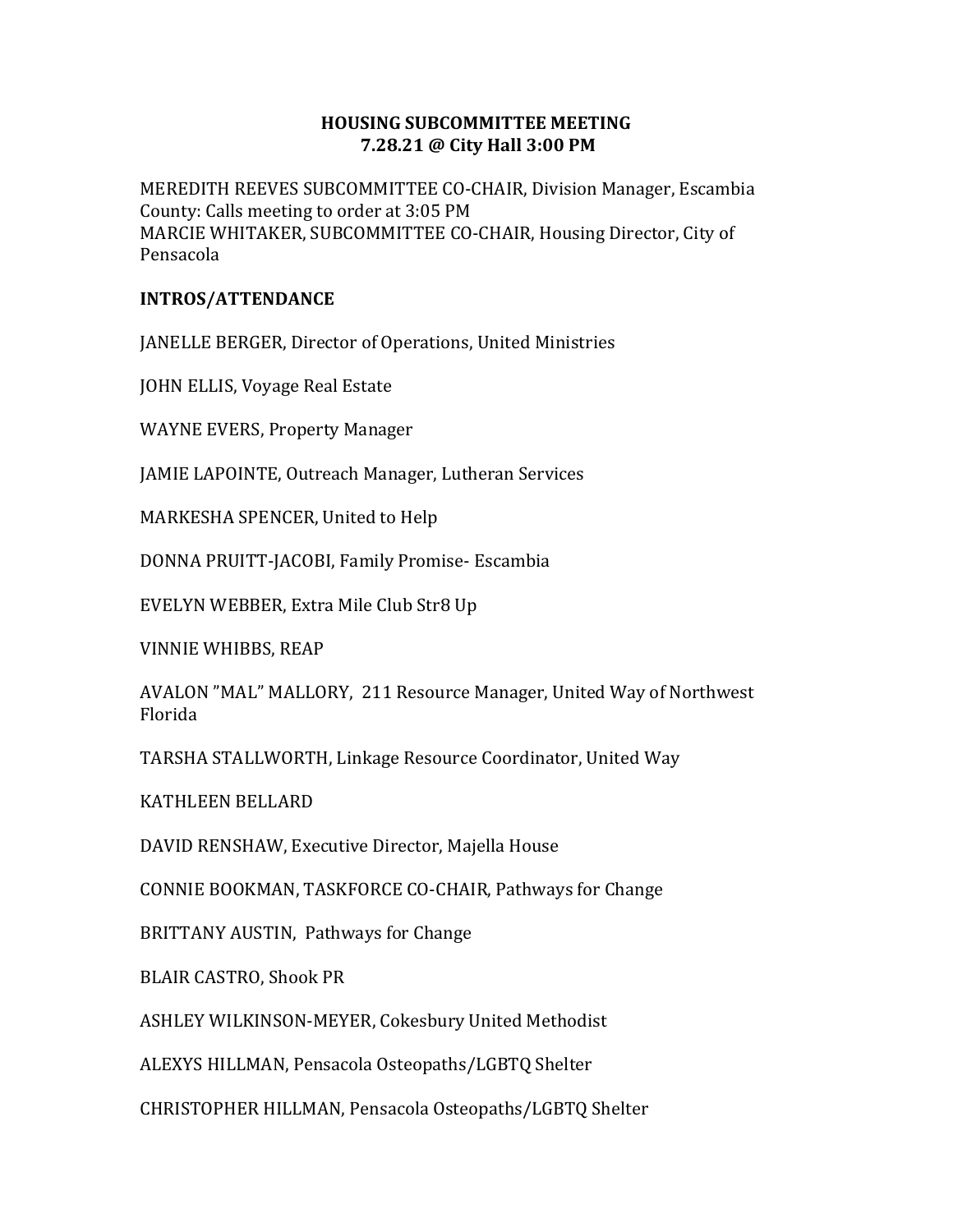# JOHN JOHNSON, TASK FORCE CO-CHAIR, Opening Doors

#### MAGGIE MCKEAN, Task Force Intern

### **DISCUSSION**

MEREDITH: We don't really have a clear snapshot of what units are really set aside for homeless individuals. The co-chairs have made a sample survey and we will send this out. How long should it be left open in order to be completed? The group answers that it should be left up for about two weeks.

JOHN: Real estate task force members can maybe bring data on rental availability, etc. but unsure on what else they may be able to provide.

MEREDITH: This survey is specific to units for the homeless population, not the open market. But it does include shelters, etc.

CONNIE: Who, not on the task force, should be receiving this survey? We need to consider this and can forward it to these individuals.

MAL: We should consider those in rural development, those who rent to HUD or who do rent adjustments, as well.

MEREDITH: We have reached out to those who do have units specific to the homeless. But let's think of smaller agencies who do not have grant funding or HMIS. (Like Pastor Renee). The group is willing to forward the link to those who do not have involvement.

CONNIE: Is the 13th of August (Maggie's last day) a good day for completion of the survey? Brittany and Maggie can also make phone calls to remind folks to do the survey.

MEREDITH: Please send all feedback on this survey draft by tomorrow, so that we can send the survey out by Friday with a deadline of the 13th. We will also do paper surveys for smaller organizations should they request those.

MEREDITH: Review of four-page document on various funding for homeless funds available.

## RECURRING FUNDING

- 1.) HUD COC- goes to Opening Doors
- 2.) HUD Emergency Shelter Grant (ESG) (Escambia and Santa Rosa)
- 3.) HUD Veteran Affairs Supportive Housing vouchers (VASH)- look at this first if you're a vet! (Just Escambia...but you can take the vouchers and go to other communities)